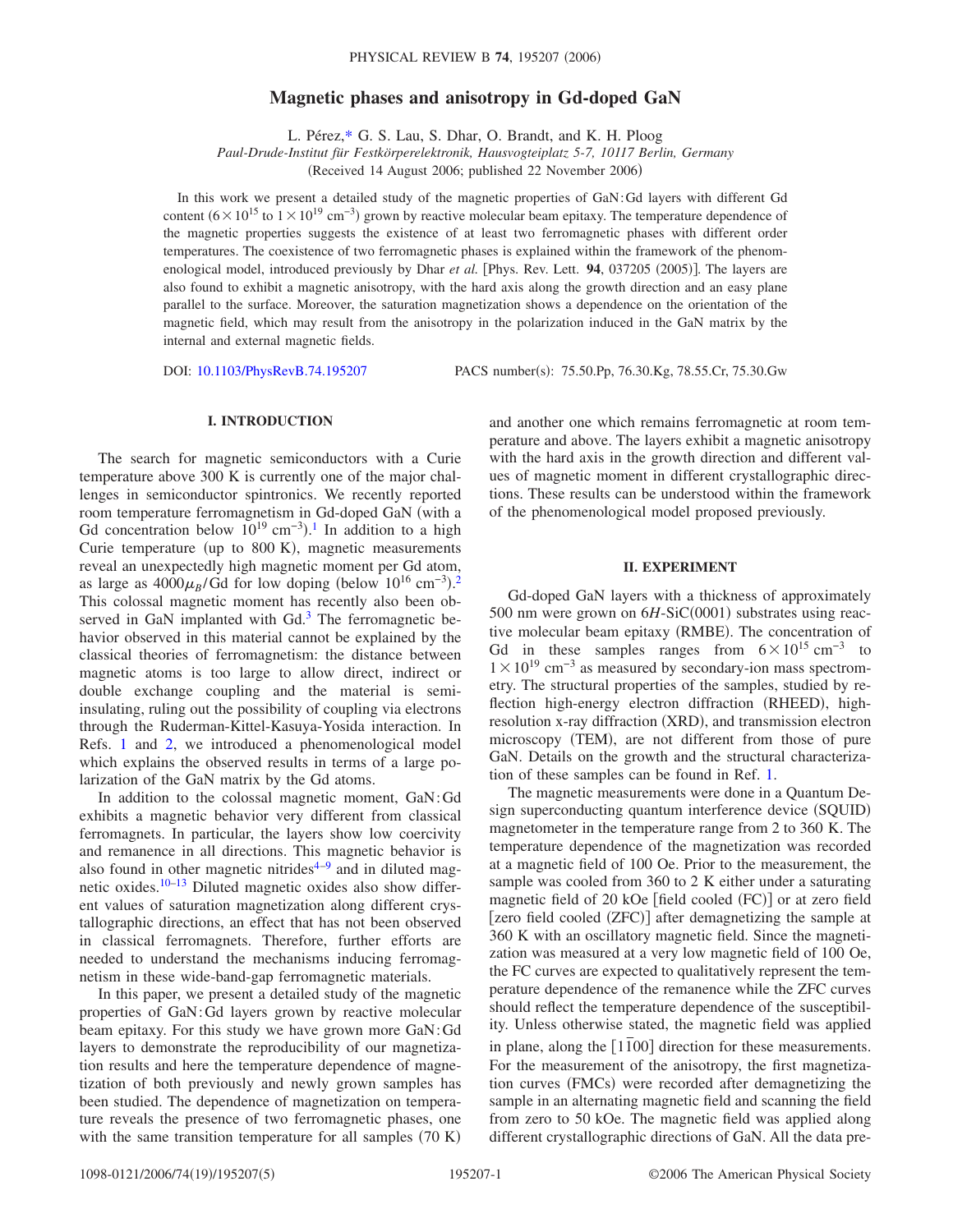<span id="page-1-0"></span>

FIG. 1. FC and ZFC curves for a GaN:Gd sample with  $N_{\text{Gd}} = 6 \times 10^{16} \text{ cm}^{-3}$  $N_{\text{Gd}} = 6 \times 10^{16} \text{ cm}^{-3}$  $N_{\text{Gd}} = 6 \times 10^{16} \text{ cm}^{-3}$  (Refs. 1 and [2](#page-4-2)). The temperature ranges *A*, *B*, and *C* refer to the three distinct magnetic contributions as discussed in the text. The inset shows the magnetization loops measured at 2 (solid circles) and 10 K (open squares), and the difference between both curves (open circles). It is important to note that the difference was calculated before correcting the diamagnetic background.

sented here are corrected for the diamagnetic background of the substrate.

#### **III. RESULTS**

#### **A. Magnetic phases**

Figure [1](#page-1-0) shows the FC and ZFC curves for a GaN:Gd sample with a Gd concentration of  $6 \times 10^{16}$  cm<sup>-3</sup>. The shape of these curves is very similar for all the studied samples, with a clear increase of magnetic moment in the FC curve below 10 K and a separation between both curves reflecting a hysteretic behavior. For most of the samples, except the highest doped ones, an additional kink at 70 K can be seen in the FC curve, but not in the ZFC curve. Therefore, the temperature dependence of magnetization in this system can be split into three contributions or phases. One contribution  $(A)$ at low temperature, a second one  $(B)$  which vanishes at the same temperature (70 K) for all the measured samples, and a third one  $(C)$  which remains ferromagnetic above room temperature. The Curie temperature of the sample is determined by contribution *C* and depends on the Gd content as reported before.<sup>2</sup>

Magnetization loops measured in the temperature ranges *A* and *B* are clearly different at high field. In the inset of Fig. [1,](#page-1-0) loops measured at 2 and 10 K are shown. Whereas the latter loop clearly saturates at 0.6 T, the saturation field at 2 K is much higher. In the inset of Fig. [1,](#page-1-0) the difference between both curves is shown, calculated as  $M_{2 K} - M_{10 K}$ before correcting for the diamagnetic background from the substrate. The shape of this difference suggests contribution *A* to be paramagnetic. The hysteresis loops measured at 50 and 100 K (not shown) are qualitatively similar to the one measured at 10 K, except for smaller values of remanence and coercivity. It is important to remark that we have not

<span id="page-1-1"></span>

FIG. 2. FC curves for samples with different Gd content. The inset shows an estimation of the change in the magnetic moment at 70 K as a function of the doping.

found any significant change in saturation magnetization from 10 to 100 K within the resolution of the measurement.

Figure [2](#page-1-1) compares the FC curves recorded for samples with different Gd concentrations. The curves are normalized to their values at 100 K. It can be seen that the relative contribution of the transition at 70 K is enhanced when the Gd content in the sample is reduced. The ratio between both components of the magnetic moment can be estimated as

$$
\frac{\Delta M}{M} = \frac{(M_{80 \text{ K}} - M_{10 \text{ K}})}{M_{80 \text{ K}}}.
$$

In the inset of Fig. [2,](#page-1-1) this ratio is plotted as a function of the Gd concentration. It is clear that, on the average, this ratio in higher for lower Gd doping in GaN.

The presence of contribution B has also been checked by measuring the temperature dependence of the saturation magnetization  $M_s$  and the remanence  $M_r$ , calculated from the hysteresis loops measured at different temperatures for a sample with  $N_{Gd} = 6 \times 10^{16}$  cm<sup>-[3](#page-2-0)</sup> (Fig. 3). The temperature dependence of the remanence shows the same two steps at 10 and 70 K as the FC curves. In contrast, the thermal dependence of the saturation magnetization shows one step at about 10 K, whereas the transition at 70 K is absent.

It is worth to mention that the magnetic viscosity effect gives rise to hysteretic behavior in spin glasses and superparamagnetic materials below the transition and the blocking temperature, respectively. However, the isothermal remanent magnetic magnetization in these systems decays on a timescale of minutes to hours. We have carried out isothermal magnetization measurements at 10 and 100 K in different magnetic fields (at remanence, 100 Oe and 10 kOe) after saturating the sample in a field of 50 kOe. No changes in the magnetic moment were observed even after 10 hours within the resolution of our SQUID setup.

# **B. Magnetic anisotropy**

Figure [4](#page-2-1) shows the first magnetization curves of a sample with  $N_{\text{Gd}}$ =6 × 10<sup>16</sup> cm<sup>-3</sup> for the [1<sup>1</sup> $\overline{100}$ ] (in plane) and [0001]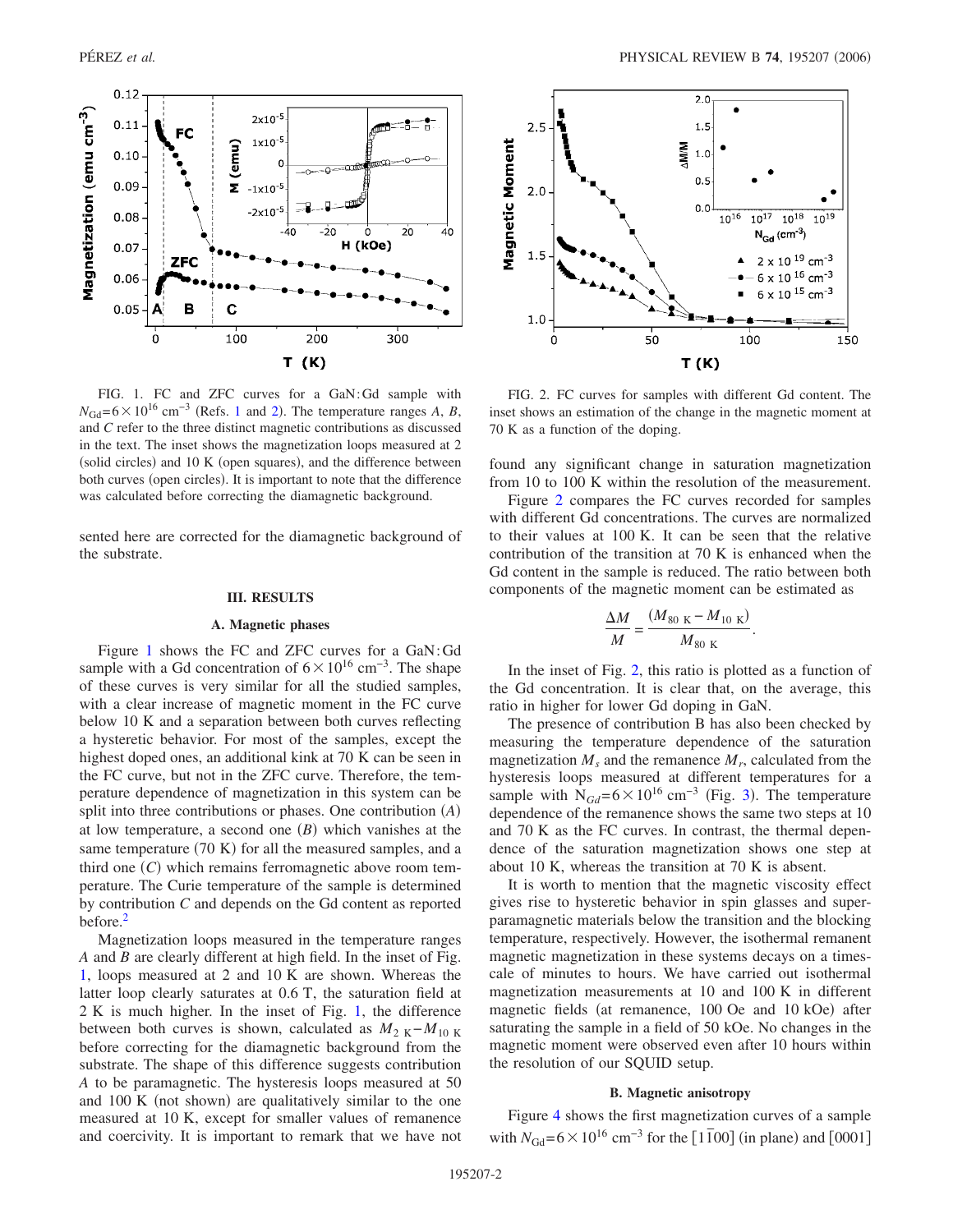<span id="page-2-0"></span>

FIG. 3. Temperature dependence of the remanence (solid circles) and the saturation magnetization (open circles) for a GaN:Gd layer with  $N_{\text{Gd}}=6\times10^{16} \text{ cm}^{-3}$ .

(out of plane) directions. The first magnetization curve along the perpendicular in-plane direction  $[11\overline{2}0]$  is very similar to that obtained along [1100] and it is not shown for sake of clarity. The magnetization has been normalized to the value of the saturation magnetization to allow a better comparison between the different directions. Two different effects related to anisotropy can be observed.

First, there is an easy plane of magnetization perpendicular to the  $[0001]$  direction, i.e.,  $[0001]$  is the hard axis for magnetization. Nevertheless, although it is easier to saturate the sample with a field applied parallel to the surface, it should be noted that also in this case it is necessary to apply a high field ( $\simeq$ 10<sup>4</sup> Oe) to saturate the sample. The energy needed to reach saturation—the so-called anisotropy energy in classical ferromagnets—can be calculated by numerical integration of the first magnetization curve. At 100 K, for example, the value of this energy amounts to  $\approx 1500$  erg cm<sup>-3</sup> for the in-plane compared to  $\approx$ 3000 erg cm<sup>-3</sup> for out-of-plane measurements.

The second effect related to anisotropy can be observed in the insets of the figures, where the non-normalized magnetization has been plotted as a function of the applied magnetic field: the saturation magnetization is smaller along the hard axis at all temperatures. This anisotropy in the magnetic moment has been observed in samples with different Gd content and also in samples containing undoped GaN buffer and cap layers.

### **IV. DISCUSSION**

Several magnetic phases have been observed in the temperature dependence of the magnetic moment. The increase in the FC curves at low temperature has also been observed in bare SiC substrates, undoped GaN layers and also in other GaN-based magnetic semiconductors. $4,5,7,14$  $4,5,7,14$  $4,5,7,14$  $4,5,7,14$  From the measurements of the hysteresis loops at different temperatures, it seems clear that phase A is not ferromagnetic. Therefore, this phase could be attributed to a change in susceptibility of

<span id="page-2-1"></span>

FIG. 4. First magnetization curves measured in two perpendicular directions (open circles [0001], solid circles [1<sup> $7$ </sup>00]) for  $N_{\text{Gd}}$ =6 × 10<sup>16</sup> cm<sup>-3</sup>. The curves have been normalized to the values of the saturation magnetization. The inset shows the same curves, but not normalized.

GaN or to a small paramagnetic contribution of some dopants in the SiC substrates, not related to the presence of Gd in the layers. However, there is a small increase in the remanence at low temperature and, therefore, the presence of a ferromagnetic phase with Curie temperature around 10 K cannot be completely excluded.

The transition at 70 K has not been observed in undoped samples and is thus related to the presence of Gd in the layer. The Curie temperature for GdN is close to 70 K. However, the structural characterization of these layers by RHEED, XRD, and TEM has not revealed the presence of any cluster or secondary phases in these layers.<sup>1</sup> In order to exclude the possibility of the formation of GdN in the first stages of the growth or after closing the shutters of the effusion cells of the MBE system, we have grown layers with and without buffer and/or capping layers. Furthermore, we have etched a few hundred nanometers from the top of some layers by reactive ion etching. The FC curves of all these layers show the transition at 70 K. Therefore, we believe that this step is stemming from the bulk and not from surface or interface.

In addition to the above considerations, we have not observed any relaxation phenomena in the isothermal behavior of magnetization above and below 70 K. This fact, together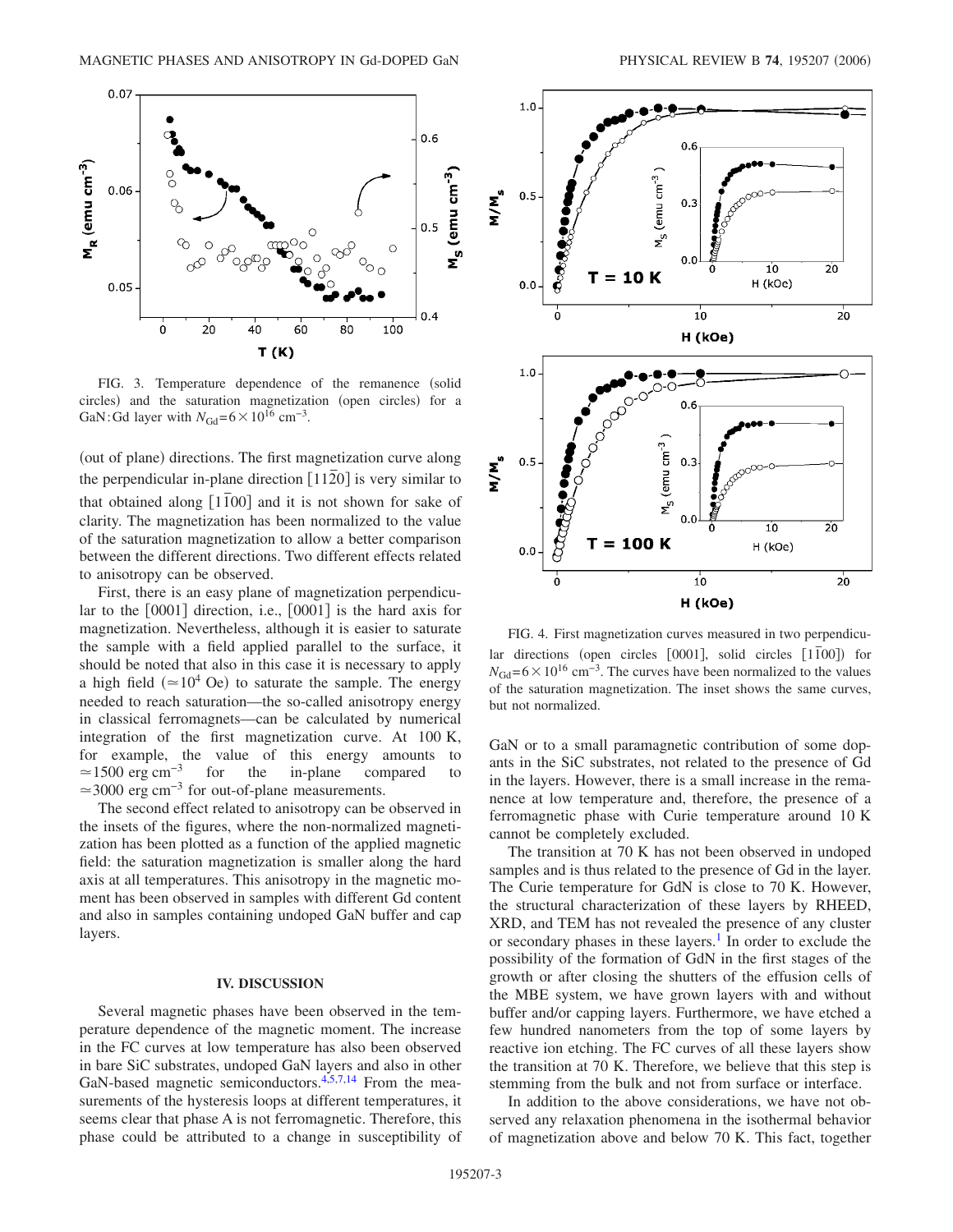with the absence of any transition in the ZFC curve at 70 K, suggests that contribution *B* is not a superparamagnetic or spin-glass contribution arising from some GdN cluster but a ferromagnetic one.

The colossal magnetic moment of Gd observed in this system has been explained in terms of a Gd-induced spin polarization either of the GaN matrix atoms (Ga and/or N) or of a certain type of defect residing in the matrix.<sup>2</sup> A phenomenological model was proposed associating a sphere of influence with every Gd atom. It was also believed that an overlap of these spheres of influence establishes a long-range magnetic order which could explain the ferromagnetic behavior observed in these samples. In order to achieve such a long-range order it is not necessary that all spheres are interconnected. The situation, in fact, is a well known problem of percolation theory. Within the framework of this theory, a long-range order is expected to occur at the percolation threshold, which is equivalent to the formation of an "infinite cluster" spanning macroscopic regions of the sample. The percolation threshold is reached at a much lower Gd concentration than that necessary to achieve the situation when all spheres are interconnected. In other words, a large fraction of these spheres will still be isolated or form part of small isolated clusters even if the percolation threshold is reached.

It is plausible that the magnetic behavior attributed to phase *B* is in fact resulting from isolated spheres and small isolated clusters while the ferromagnetic behavior with an order temperature above  $300 \text{ K}$  (phase C) is likely to stem from connected spheres, forming clusters comparable in size to the size of the sample. According to this model, the relative magnetic contribution of phase *B* with respect to that of phase *C* should decrease with increasing Gd concentration since the ratio between the volumes occupied by the isolated and connected spheres is expected to decrease as the concentration of Gd is increased. In fact, this trend is seen in the experiments depicted in Fig. [2.](#page-1-1) The nature of the isolated spheres is expected to be independent of the Gd content of the layer and therefore the same transition temperature for phase *B* is expected in all layers, as indeed observed in the experiments.

We have found a magnetic anisotropy with a hard axis along the direction perpendicular to the surface and an easy plane parallel to the surface in these samples. The presence of magnetic anisotropy in the samples is also a clear indication that the magnetic properties are related to the material itself. The hard axis along the direction perpendicular to the surface cannot be due to the demagnetizing field. Taking into account that the lateral dimensions of the samples are orders of magnitude larger that the thickness, we can assume a demagnetizing factor of  $4\pi$  along the [0001] direction.<sup>15</sup> The saturation magnetization  $M<sub>s</sub>$  for the sample investigated here is  $\approx$  1.8 emu cm<sup>-3</sup> which results in a demagnetizing field of only 22 Oe at saturation, clearly too small to explain the observed result.

We have observed that the saturation magnetization measured in these samples with an in-plane orientation of the magnetic field is larger than that obtained with the field applied along the out-of-plane direction. The anisotropy in the saturation magnetization, not observed in magnetic nitrides but only recently in some diluted magnetic oxides,  $\frac{11}{11}$  leads to a different concept of magnetic anisotropy. These systems are expected to have two contributions to the total magnetic moment: the permanent moment of the magnetic atoms introduced as dopants and the polarization induced in the matrix or in some other dopants or defects by the internal and the external magnetic field.<sup>16[,17](#page-4-14)</sup> When the external field is high enough to saturate the system, the value of the permanent magnetic moment should be constant and independent of the direction of the measurement. However, the polarization of the matrix may be anisotropic, giving rise to the observed effect. Therefore, a new concept of anisotropy arises, related not only to the difference in energy necessary to align permanent magnetic moments along different directions, but also related to the anisotropic polarization of the matrix by the internal and external magnetic field.

#### **V. CONCLUSIONS**

Careful studies of the temperature dependence of the magnetic properties of Gd-doped GaN layers provide definite experimental evidence for the existence of three magnetic contributions in the temperature range 2 to 360 K. At low temperature (below 10 K) a nonferromagnetic contribution dominates which is not related to the presence of Gd in the GaN layers. The thermal dependence of the magnetization below 10 K shows paramagnetic behavior. Above 10 K, two ferromagnetic contributions start to dominate, one of them vanishes at 70 K in all studied samples independent of the Gd concentration level  $(>10^{15} \text{ cm}^3)$ . The second ferromagnetic contribution persists up to the Curie temperature. The existence of these two ferromagnetic contributions can be nicely correlated with our phenomenological model previously reported in Refs. [1](#page-4-1) and [2.](#page-4-2) The transition at 70 K is more pronounced at low Gd doping of GaN. It is important to note that the observed phenomena are stemming from the bulk of the GaN layers, not from the surface or the interface.

In addition to the dependence of the saturation magnetization  $M<sub>S</sub>$  on the temperature we have also measured and analyzed the thermal behavior of the remanence  $M_R$  in Gddoped GaN. The results directly support our findings about the three distinct magnetic contributions.

Finally, the Gd-doped GaN layers exhibit a pronounced magnetic anisotropy, with a hard axis along the *c* axis (growth direction) of the wurtzite structure and an easy plane parallel to the surface  $(c$  plane). In addition to this anisotropy in the magnetization process, we have also observed an anisotropy in the total magnetic moment. A similar behavior has been detected recently in some diluted magnetic oxides, calling for another concept of magnetic anisotropy.

#### **ACKNOWLEDGMENTS**

We thank R. Koch for careful reading of the manuscript. L.P. gratefully acknowledges the support of the Alexander von Humboldt foundation.